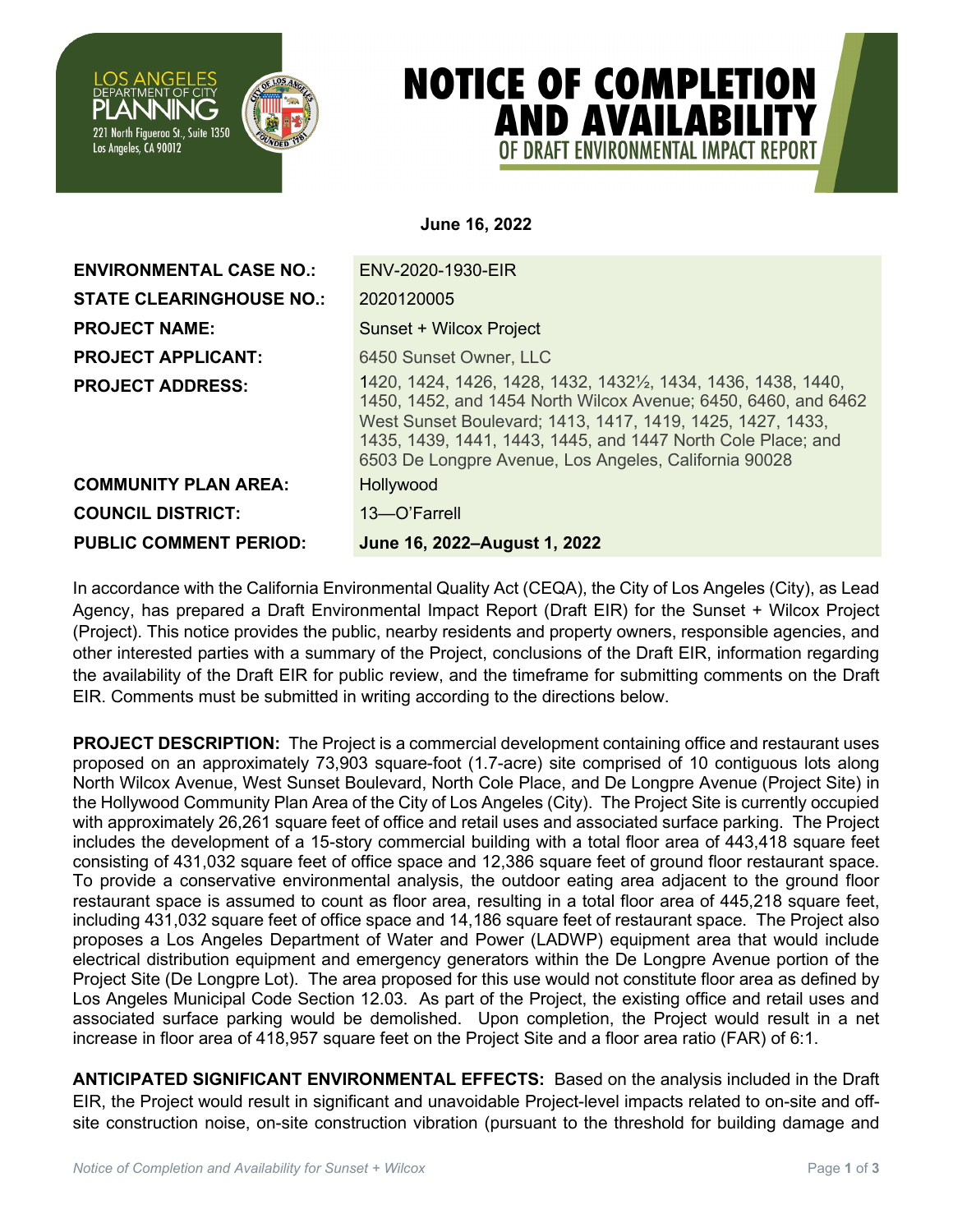human annoyance), and off-site construction vibration (pursuant to the threshold for human annoyance). Implementation of the Project would also result in significant cumulative impacts that cannot be feasibly mitigated related to off-site construction noise and off-site construction vibration (pursuant to the threshold for human annoyance). All other potential impacts would be less than significant or mitigated to less-thansignificant levels.

## **FILE REVIEW AND COMMENTS:**

## Coronavirus (COVID-19) Update

The Department of City Planning recognizes the unprecedented nature of COVID-19, and having been identified as an essential City service, continues to work and respond to all inquiries pertaining to our ongoing efforts to process entitlement applications and study updates to our community plans and citywide policies.

The Draft EIR is available online at the Department of City Planning's website at https://planning.lacity.org/development-services/eir. The Draft EIR can be purchased on CD-ROM for \$5.00 per copy by contacting the planning staff listed below. Copies are also available at the following Library Branches:

- 1) Los Angeles Central Library, 630 West 5th Street, Los Angeles, CA 90071
- 2) Frances Howard Goldwyn Hollywood Regional Library, 1623 Ivar Avenue, Los Angeles, CA 90028
- 3) Will & Ariel Durant Branch Library, 7140 West Sunset Boulevard, Los Angeles, CA 90046

If you are unable to access digital copies of the Draft EIR, the Department will attempt to make reasonable arrangements to mail and supply the materials. In addition, physical copies of the Draft EIR and case file can still be viewed at City offices. The Department has implemented additional measures to ensure the safety of the public viewing physical case files, necessitating appointments.

The Draft EIR and the documents referenced in the Draft EIR are available for public review **by appointment only**, at City Planning offices located at 221 N Figueroa Street, Suite 1350, Los Angeles, CA 90012. If you are unable to access project materials, or wish to schedule an appointment, please contact the project planner for the project, James Harris at (213) 978-1241 or james.harris@lacity.org.

If you wish to submit comments following review of the Draft EIR, please reference the Environmental Case No. above, and submit them in writing by **no later than 4:00 P.M. August 1, 2022.**